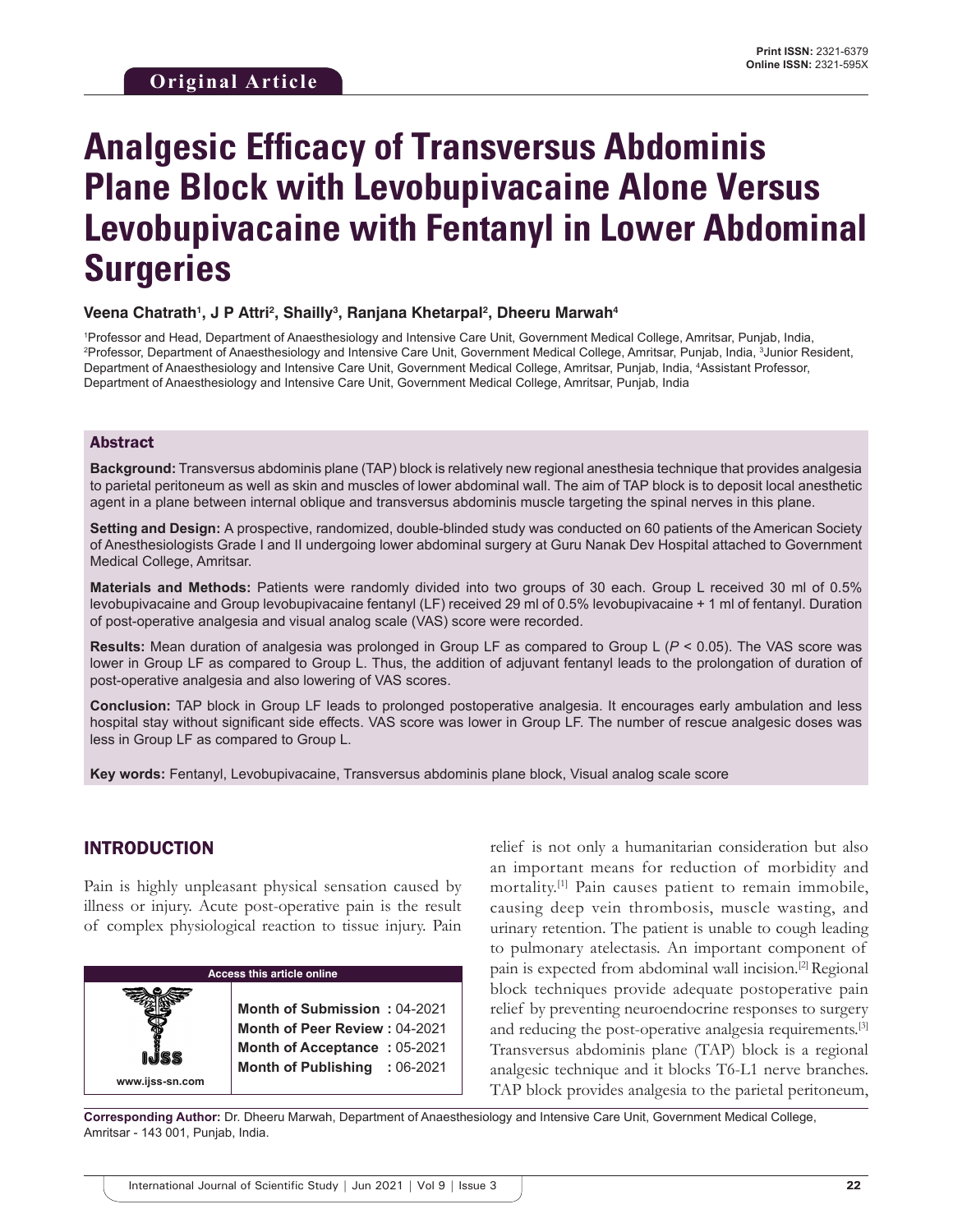as well as skin and muscles of lower abdominal wall. The aim of TAP block is to deposit the local anesthetic agent in a plane between the internal oblique and transversus abdominis muscle targeting the spinal nerves in this plane. The primary objective of our study was to compare the duration of post-operative analgesia and visual analog scale (VAS) scores after TAP block with drug levobupivacaine alone and levobupivacaine with adjuvant fentanyl.

# MATERIALS AND METHODS

After obtaining clearance from the Institutional Ethics Committee, we carried out randomized prospective study in 60 patients of the American Society of Anesthesiologists (ASA) Grade I and II in the age group of 18–65 years posted for elective lower abdominal surgeries under spinal anesthesia. Two groups of 30 each were made. Group L received 30 ml of 0.5% levobupivacaine and Group levobupivacaine fentanyl (LF) received 29 ml of 0.5% levobupivacaine + 1 ml (60  $\mu$ g) of fentanyl. Patients were kept NPO 8 hourly preoperatively after thorough preanesthetic checkup and laboratory investigations.

On arrival of patient in operation theatre, routine monitoring (ECG, pulse oximetry, and NIBP) was done and baseline vitals were recorded. Eighteen G i/v cannula was used to preload the patient with crystalloids. With the patient in the lateral decubitus position, under all aseptic conditions, L3-L4 or L4-L5 space was located and Quincke's needle number 25 or 26 G introduced into subarachnoid space through midline approach. After free flow of cerebrospinal fluid (CSF), 2.5–3 ml of 0.5% bupivacaine was injected into CSF. Surgery started under adequate anesthesia. Oxygen started through simple oxygen mask.

On completion of surgery and after the block had receded to T10 level, TAP block was applied in Groups L and LF by landmark technique and study drugs were administered as per study protocol. Bilateral TAP block was applied in the lumbar triangle of Petit. The triangle of Petit is located just anterior to latissimus dorsi muscle. Skin was pierced by Tuohy needle just cephalad to iliac crest over the triangle of Petit and needle was advanced at right angle to the skin in a coronal plane. The first pop was felt when needle entered external oblique muscle and the second pop felt when needle entered transversus abdominis fascial plane. After careful aspiration to exclude vascular puncture, study drugs were injected in both Group L and Group LF. Pulse, blood pressure, and oxygen saturation were assessed for 24 h from the time of administration of block at 0, 2, 4, 6, 8, 12, and 24 h interval. Pain was assessed by VAS and the duration of post-operative analgesia was recorded in both the groups.

#### **Statistical Analysis**

The data from the present study were systematically collected, compiled, and statistically analyzed to draw relevant conclusions. Sample size was calculated in consultation with statistician taking mainly the duration of post-operative analgesia and VAS score and based on the previous studies to get the power of study more than 85%. The continuous data were represented as standard deviation (mean  $\pm$  SD). Number of patients and percentage of cases expressed discrete categorical data. Categorical variables were analyzed using independent Chi-square test. *P*-value was calculated finally to evaluate the level of significance.  $P > 0.05$  was considered nonsignificant,  $P = 0.01 - 0.05$  was considered statistically significant and  $P \le 0.001$  was highly statistically significant. The results were then analyzed and compared to the previous studies.

# RESULTS

While comparing the distribution of age, sex, and ASA grade between the two groups was statistically non-significant, heart rate, blood pressure, and oxygen saturation were statistically non-significant in both the groups.

The mean duration of analgesia was prolonged in Group LF as compared to Group L. It was  $8.93 \pm 3.63$  h in Group L and  $11.20 \pm 2.86$  h in Group LF. The difference between the two groups was significant  $(P < 0.05)$ . The VAS score was significantly lower in Group LF as compared to Group L ( $P < 0.05$ ).

| <b>Parameter</b>                  | <b>Group L</b>        | <b>Group LF</b>                     | <b>Mean</b>      | p value |
|-----------------------------------|-----------------------|-------------------------------------|------------------|---------|
| Mean age (in<br>years)            |                       | 40.73±14.55 39.56±14.22 40.15±14.28 |                  | 0.755   |
| ASA grading<br>Grade 1<br>Grade 2 | 27 (90%)<br>$3(10\%)$ | 26 (86.67%)<br>4 (13.33%)           | 88.33%<br>11.67% | 0.687   |
| Sex                               |                       |                                     |                  |         |
| Male                              |                       | 26 (86.67%) 28 (93.33%)             | 54 (90%)         | 0.389   |
| Female                            | 4 (13.33%)            | 2(6.67%)                            | 6(10%)           |         |

| Mean VAS score after TAP block  |                |      |                 |           |         |         |  |
|---------------------------------|----------------|------|-----------------|-----------|---------|---------|--|
| <b>Time interval</b><br>(hours) | <b>Group L</b> |      | <b>Group LF</b> |           | t-value | P-value |  |
|                                 | Mean           | SD   | Mean            | <b>SD</b> |         |         |  |
| $\Omega$                        | 1.99           | 0.33 | 1.18            | 0.46      | 0.25    | 0.03    |  |
| 0.5                             | 2.33           | 0.80 | 1.12            | 0.73      | $-4.38$ | 0.00    |  |
| 2                               | 2.20           | 0.66 | 1.32            | 0.72      | $-412$  | 0.00    |  |
| 4                               | 2.50           | 0.57 | 1.51            | 0.90      | $-5.81$ | 0.00    |  |
| 6                               | 2.92           | 1 22 | 1.92            | 0.87      | $-2.10$ | 0.02    |  |
| 12                              | 4.02           | 141  | 3.13            | 1.03      | $-2.79$ | 0.00    |  |
| 24                              | 5.11           | 0.63 | 4.72            | 0.52      | $-0.15$ | 0.01    |  |

NS: Non-significant (*P*>0.05); S: Significant (*P*<0.05); HS: Highly significant (*P*<0.001)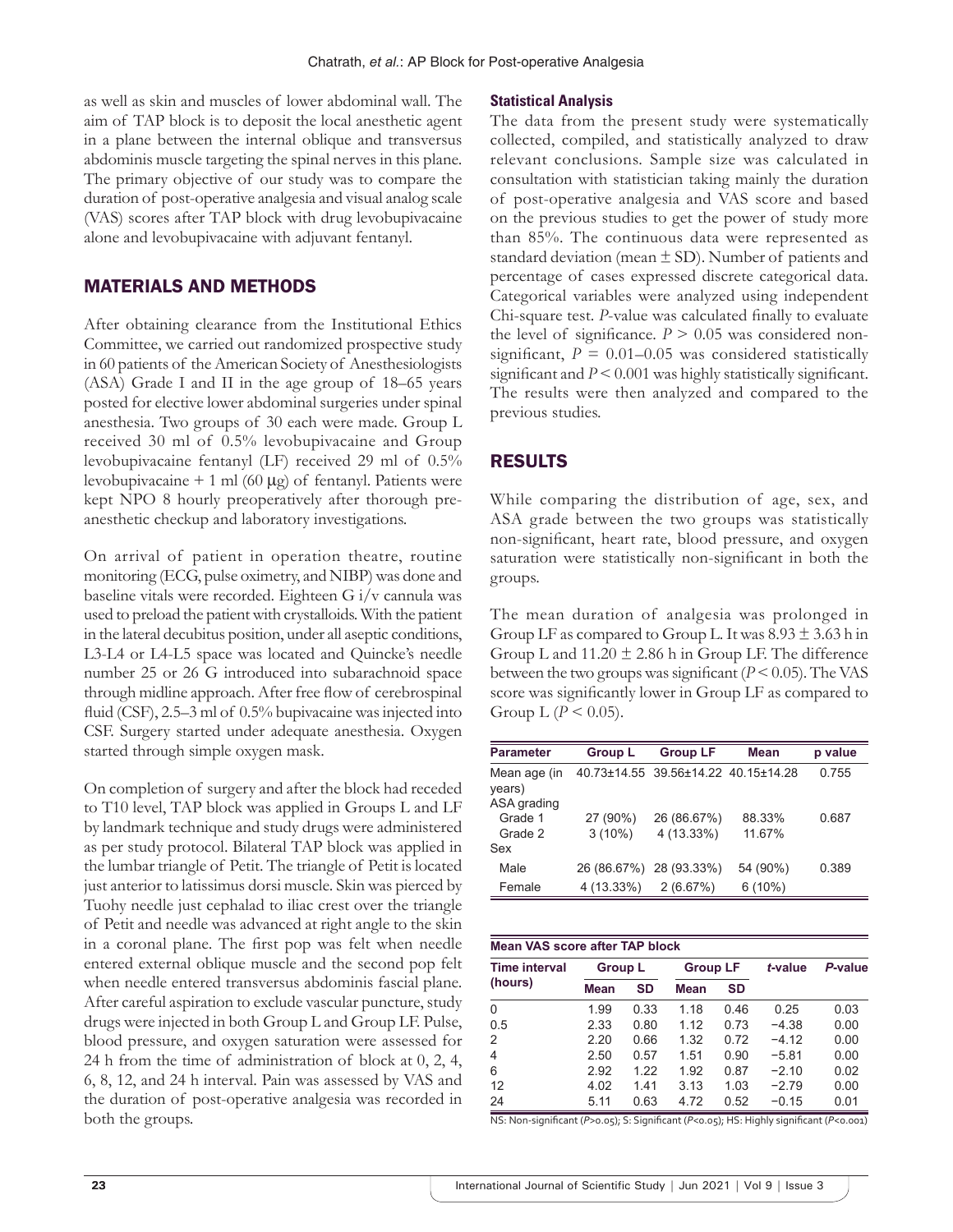| Mean duration of analgesia (in h) |                                   |      |           |  |  |
|-----------------------------------|-----------------------------------|------|-----------|--|--|
| Group                             | <b>Analgesia duration (hours)</b> |      |           |  |  |
|                                   | Mean                              |      | <b>SD</b> |  |  |
| L                                 | 8.93                              |      | 3.63      |  |  |
| ΙF                                | 11.20                             |      | 2.86      |  |  |
| t-value                           |                                   | 1.46 |           |  |  |
| P-value                           |                                   | 0.03 |           |  |  |

NS: Non-significant (*P*>0.05); S: Significant (*P*<0.05); HS: Highly significant (*P*<0.001)

# **DISCUSSION**

Effective pain control is essential for optimal care of the patients in the post-operative patients. TAP block, which can be easily performed under ultrasound guidance<sup>[4]</sup> or using landmark-based approach,<sup>[5]</sup> is becoming popular in lower abdominal surgeries to decrease in post-operative pain. There are several benefits of post-operative analgesia and it includes reduction in post-operative stress response, reduction in post-operative morbidity, and improved surgical outcome in certain surgeries. Local anesthetics have been used in TAP block and they are advantageous as they do not have the adverse effects of systemically administered opioids such as post-operative sedation, nausea, gastrointestinal paralysis, respiratory depression, and pruritis. The present study was conducted to compare the analgesic efficacy of TAP block with levobupivacaine alone or levobupivacaine with adjuvant fentanyl in lower abdominal surgeries. Many studies have approved the efficacy of TAP block with levobupivacaine for providing post-operative analgesia. Hence, we decided to do our study with 0.5% levobupivacaine. We studied the duration of post-operative analgesia and the VAS score after administering TAP block with levobupivacaine alone in one group (Group L) and levobupivacaine with adjuvant fentanyl in other group (Group LF). On comparison, the duration of post-operative analgesia was prolonged in Group LF as compared to Group L. VAS score was significantly lower in Group LF as compared to Group L. The result of our study is supported by a similar study done by Akkaya et al.<sup>[6]</sup> in 2014 who compared the analgesic efficacy of TAP block using levobupivacaine (30 ml of 0.25%) with adjuvant dexamethasone in one group and 0.25% levobupivacaine alone in another group. The time needed for first rescue analgesic in post-operative period was recorded. The total score for tramadol consumption was lower in dexamethasone group  $(P = 0.04)$ . The duration of analgesia was prolonged in dexamethasone group (13 ± 7.7 h) as compared to levobupivacaine alone  $(6.1 \pm 4.8 \text{ h})$  $(P = 0.001)$ .

Similar results were reported by Metwally *et al*. [7] in 2017 to evaluate the effect of adding fentanyl or epinephrine to bupivacaine in TAP block for lower abdominal surgeries.

The quality and duration of analgesia were recorded in patients undergoing lower abdominal surgeries, receiving TAP block with 20 ml bupivacaine bilaterally with adjuvant fentanyl in one group (BF) and epinephrine in other group (BE). VAS score was recorded postoperatively. Time to rescue analgesia was recorded. The time to rescue analgesia was longer in Group BF (325.1  $\pm$  90.09 min) as compared to Group BE (235.26  $\pm$  50.8 min). Post-operative VAS score was lower in Group BF at  $4 h (P = 0.001)$ . The lipid solubility is thought to have had perineural effect in this study.

Our results are thus in concordance with the study mentioned above. Post-operative duration of analgesia was prolonged in Group LF as compared to Group L. The VAS score was lower in Group LF as compared to Group L. Our results were similar to the study conducted by Rajasekhar *et al*.<sup>[8]</sup> and Thomas Koshy *et al*.<sup>[9]</sup>

## **CONCLUSION**

We concluded that TAP block with levobupivacaine along with adjuvant fentanyl leads to prolonged duration of post-operative analgesia. Furthermore, it leads to decreased number of rescue analgesic doses when combined with levobupivacaine. It is due to the adjuvant fentanyl that leads to prolongation of postoperative analgesia. It encourages early ambulation and less hospital stay without significant side effects.

### ACKNOWLEDGMENT

I would like to thank my most revered teacher, genius mentor, and my guide Dr. Veena Chatrath, MD, Professor and Head, Department of Anaesthesiology and Intensive Care Unit, GMC, Amritsar. Her limitless patience, crucial, and timely advice and meticulous supervision at every step of this study have been a constant encouragement to me. I find myself short of words to express my grateful ness to Dr. J. P, Attri, MD, Professor, Department of Anaesthesiology and Intensive Care Unit, GMC, Amritsar, for his masterly advice, sustained encouragement and generous help. I am grateful to Dr. Dheeru Marwah MD, Assistant Professor, Department of Anaesthesiology and Intensive Care Unit, GMC, Amritsar, for her valuable advice and support.

## REFERENCES

- 1. Cohen FL. Postsurgical pain relief: Patients' status and nurses' medication choices. Pain 1980;9:265-74.
- 2. McDonnell JG, Curley G, Carney J, Benton A, Costello J, Maharaj CH, *et al*. The analgesic efficacy of transversus abdominis plane block after cesarean